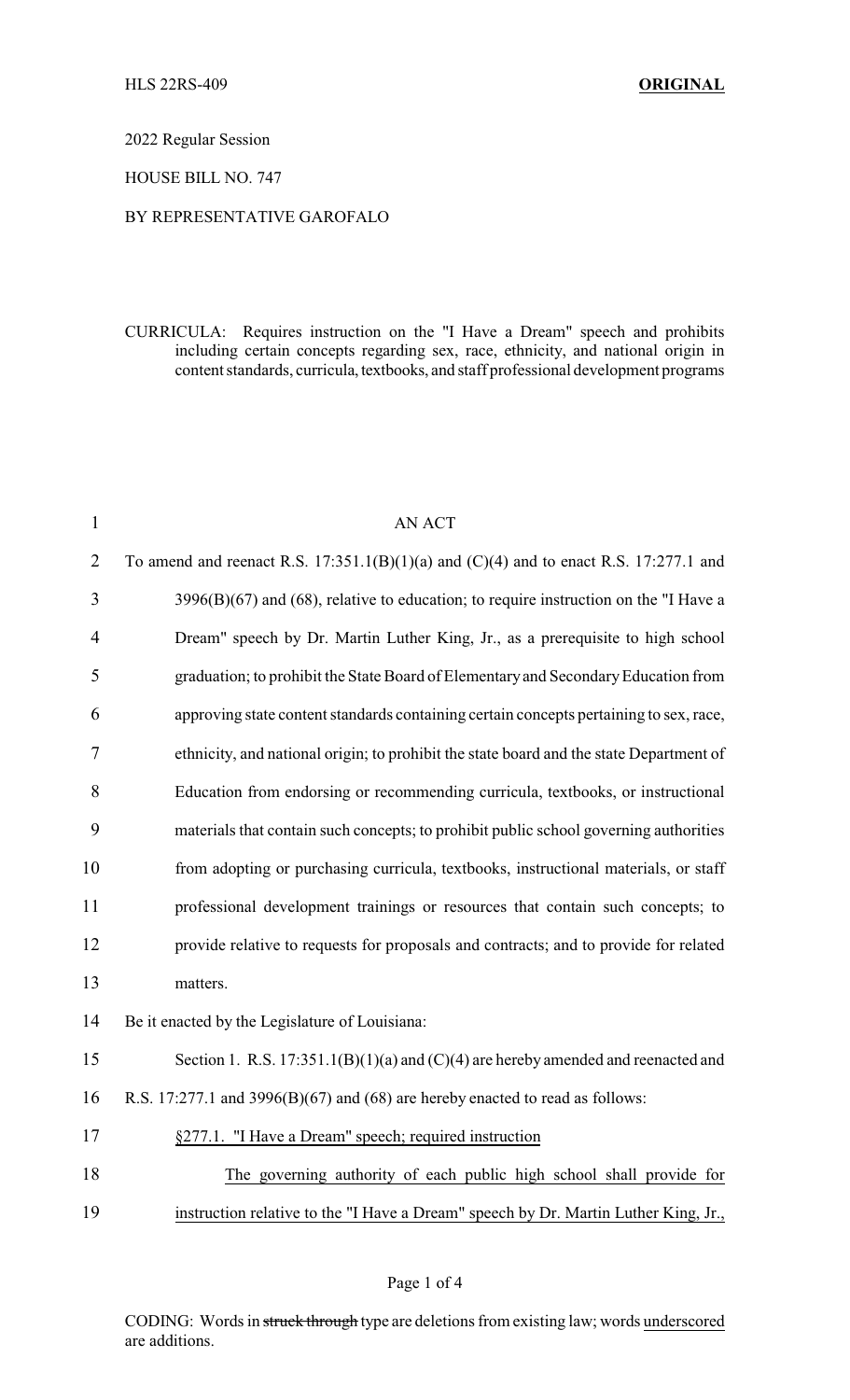| $\mathbf{1}$   | as a prerequisite to graduation. This instruction shall be integrated into an existing   |
|----------------|------------------------------------------------------------------------------------------|
| $\overline{2}$ | course of study.                                                                         |
| 3              | $\ast$<br>*<br>*                                                                         |
| 4              | §351.1. Textbooks and other instructional materials; review; adoption; procurement;      |
| 5              | distribution                                                                             |
| 6              | $\ast$<br>*<br>*                                                                         |
| 7              | B.(1)(a) The State Board of Elementary and Secondary Education shall                     |
| 8              | establish a transparent, digital process whereby the state Department of Education       |
| 9              | shall review textbooks and other instructional materials in the core subject areas of    |
| 10             | English language arts, mathematics, science, and social studies and determine the        |
| 11             | degree to which each aligns with state content standards. The state board shall not      |
| 12             | approve any content standards that provide that a particular sex, race, ethnicity, or    |
| 13             | national origin is inherently superior or inferior to another. The department may        |
| 14             | review textbooks and instructional materials in other subject matter areas as it deems   |
| 15             | necessary or upon request of a public school governing authority. Neither the state      |
| 16             | board nor the department shall endorse or recommend any curricula, textbooks, or         |
| 17             | instructional materials that provide that a particular sex, race, ethnicity, or national |
| 18             | origin is inherently superior or inferior to another.                                    |
| 19             | $\ast$<br>∗<br>∗                                                                         |
| 20             | $C$ .                                                                                    |
| 21             | ∗<br>∗<br>∗                                                                              |
| 22             | Textbooks and instructional materials adopted for use in public<br>(4)(a)                |
| 23             | elementary and secondary schools shall accurately reflect the contributions and          |
| 24             | achievements of people of differing races and promote an understanding of the            |
| 25             | history and values of the people of the United States and Louisiana, including the       |
| 26             | free enterprise system, private property, constitutional liberties, democratic values,   |
| 27             | and traditional standards of moral values.                                               |
| 28             | No public school governing authority shall adopt or purchase any<br>(b)                  |
| 29             | curricula, textbooks, or instructional materials or staff professional development       |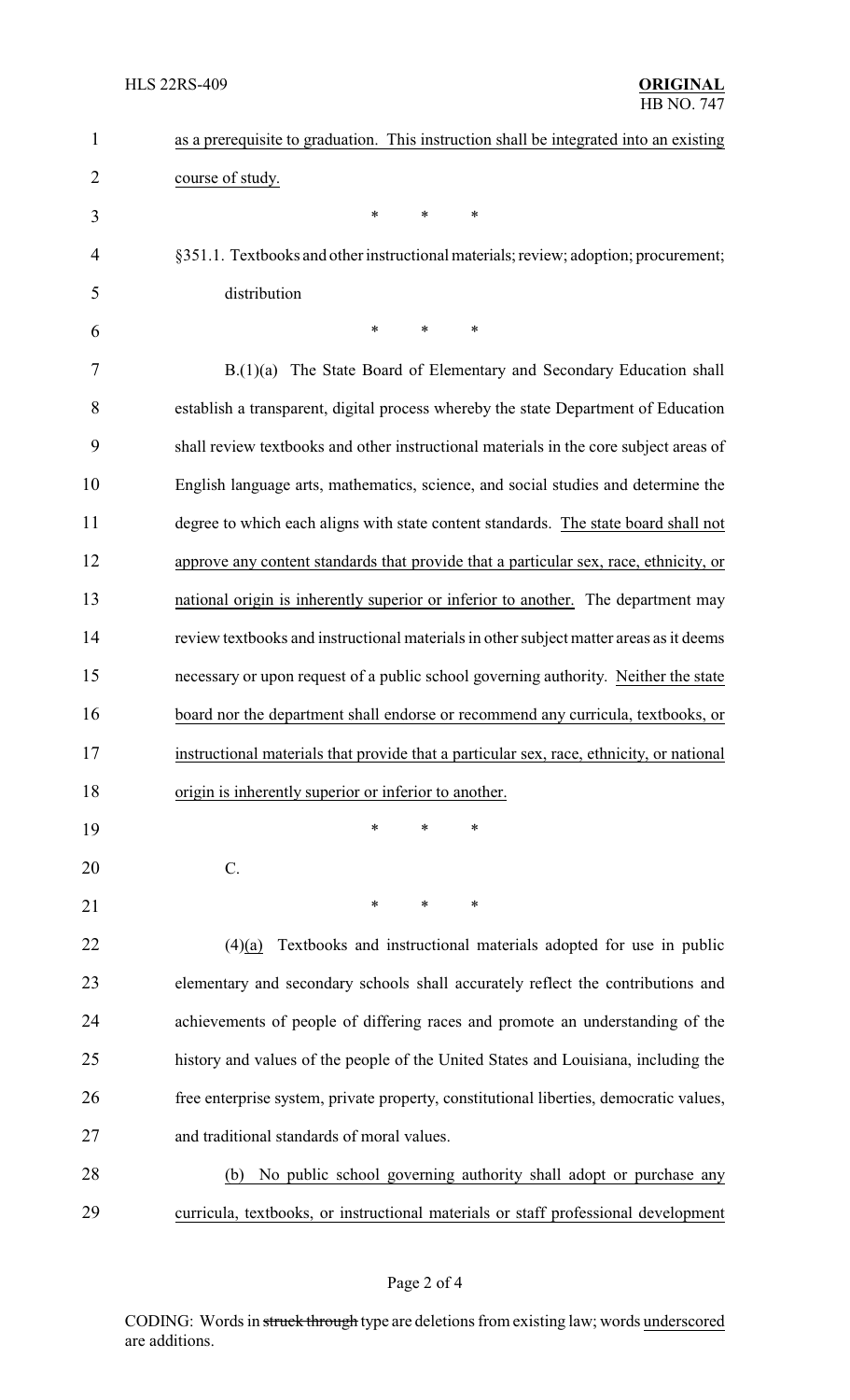| $\mathbf{1}$   | trainings or resources that provide that a particular sex, race, ethnicity, or national   |
|----------------|-------------------------------------------------------------------------------------------|
| $\overline{2}$ | origin is inherently superior, inferior, advantaged, disadvantaged, privileged,           |
| 3              | underprivileged, biased, or oppressed relative to another. Reference to this              |
| 4              | prohibition shall be included in any request for proposal for curricula, textbooks,       |
| 5              | instructional materials, or staff professional development trainings or resources and     |
| 6              | in any contract for the purchase thereof by any public school governing authority or      |
| 7              | any other entity that receives state funds and purchases these items for elementary       |
| 8              | and secondary educational purposes.                                                       |
| 9              | $\ast$<br>*<br>∗                                                                          |
| 10             | §3996. Charter schools; exemptions; requirements                                          |
| 11             | $\ast$<br>$\ast$<br>$\ast$                                                                |
| 12             | B. Notwithstanding any state law, rule, or regulation to the contrary and                 |
| 13             | except as may be otherwise specifically provided for in an approved charter, a            |
| 14             | charter school established and operated in accordance with the provisions of this         |
| 15             | Chapter and its approved charter and the school's officers and employees shall be         |
| 16             | exempt from all statutory mandates or other statutory requirements that are               |
| 17             | applicable to public schools and to public school officers and employees except for       |
| 18             | the following laws otherwise applicable to public schools with the same grades:           |
| 19             | $\ast$<br>*<br>*                                                                          |
| 20             | (67) Instruction regarding the "I Have a Dream" speech by Dr. Martin Luther               |
| 21             | King, Jr., R.S. 17:277.1.                                                                 |
| 22             | Prohibition against adoption or purchase of curricula, textbooks,<br>(68)                 |
| 23             | instructional materials, or staff professional development trainings or resources that    |
| 24             | provide that a particular sex, race, ethnicity, or national origin is inherently superior |
| 25             | or inferior to another, R.S. $17:351.1(C)(4)(b)$ .                                        |
| 26             | ∗<br>∗<br>∗                                                                               |